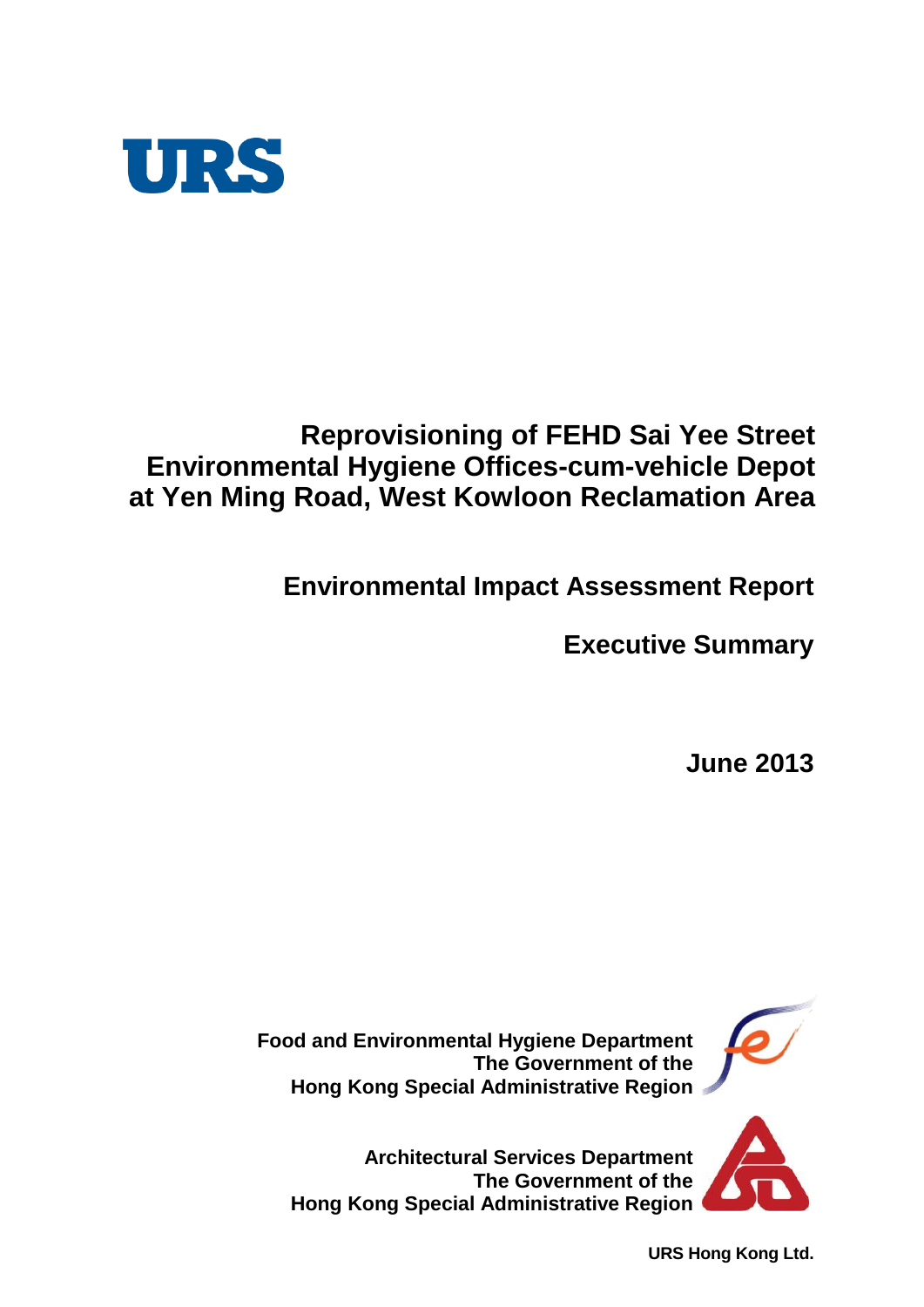#### **Reprovisioning of FEHD Sai Yee Street Environmental Hygiene Offices-cum-vehicle Depot at Yen Ming Road, West Kowloon Reclamation Area**

#### **CONTENTS**

| 1. |                                                   |                                                        |  |
|----|---------------------------------------------------|--------------------------------------------------------|--|
| 2. |                                                   |                                                        |  |
|    | 2.1<br>2.2<br>2.3<br>2.4<br>2.5<br>2.6<br>2.7     |                                                        |  |
| 3. | KEY FINDINGS OF ENVIRONMENTAL IMPACT ASSESSMENT 6 |                                                        |  |
|    | 3.1<br>3.2<br>3.3<br>3.4<br>3.5                   | Waste Manamgenet Implications and Land Contamination 8 |  |
| 4. |                                                   |                                                        |  |
| 5. |                                                   |                                                        |  |

#### **LIST OF FIGURES**

Figure 2-1 Location Plan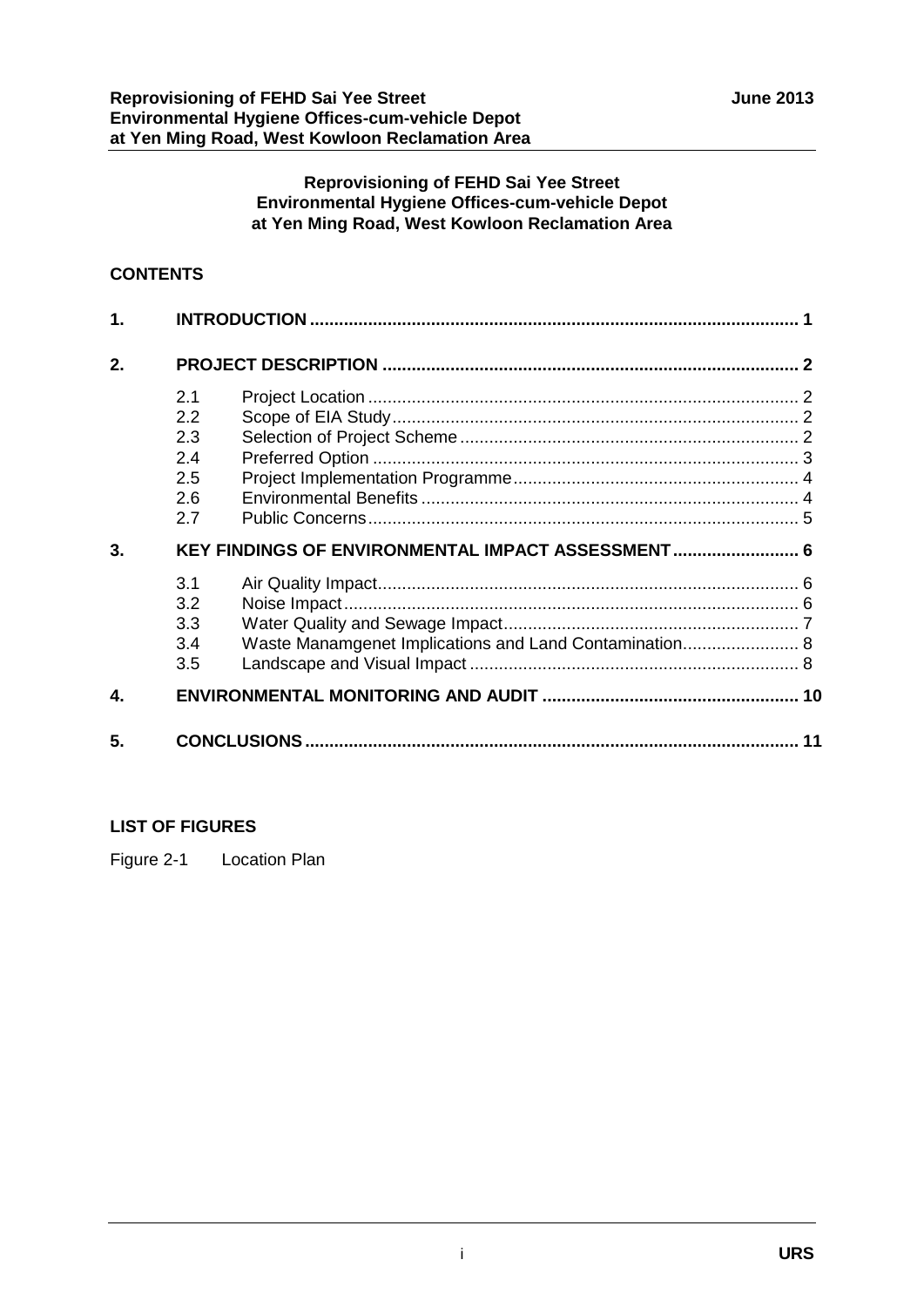#### **1. INTRODUCTION**

- 1.1.1 The existing Sai Yee Street Vehicle Depot in Mong Kok of Food and Environmental Hygiene Department (FEHD) has to be demolished as the land is scheduled to be returned to Lands Department by March 2017. Continuation of the vehicle repairing and maintenance services of the existing Sai Yee Street Vehicle Depot as well as the washing service of the new depot is crucial to ensure the vehicles are clean, hygienic and under normal and safe operation in the FEHD fleet of West Kowloon region including Sham Shui Po, Mongkok, Yau Ma Tei and Tsim Sha Tsui districts. FEHD therefore requires a land piece for housing the existing facilities in Sai Yee Street Vehicle Depot.
- 1.1.2 This Project is to construct and operate a new offices-cum-vehicle depot building (the Depot) at Yen Ming Road, West Kowloon to accommodate the existing facilities in Sai Yee Street Vehicle Depot and to carry out vehicle washing and repairing services for the FEHD fleet in the district and their parking when they are not in operation.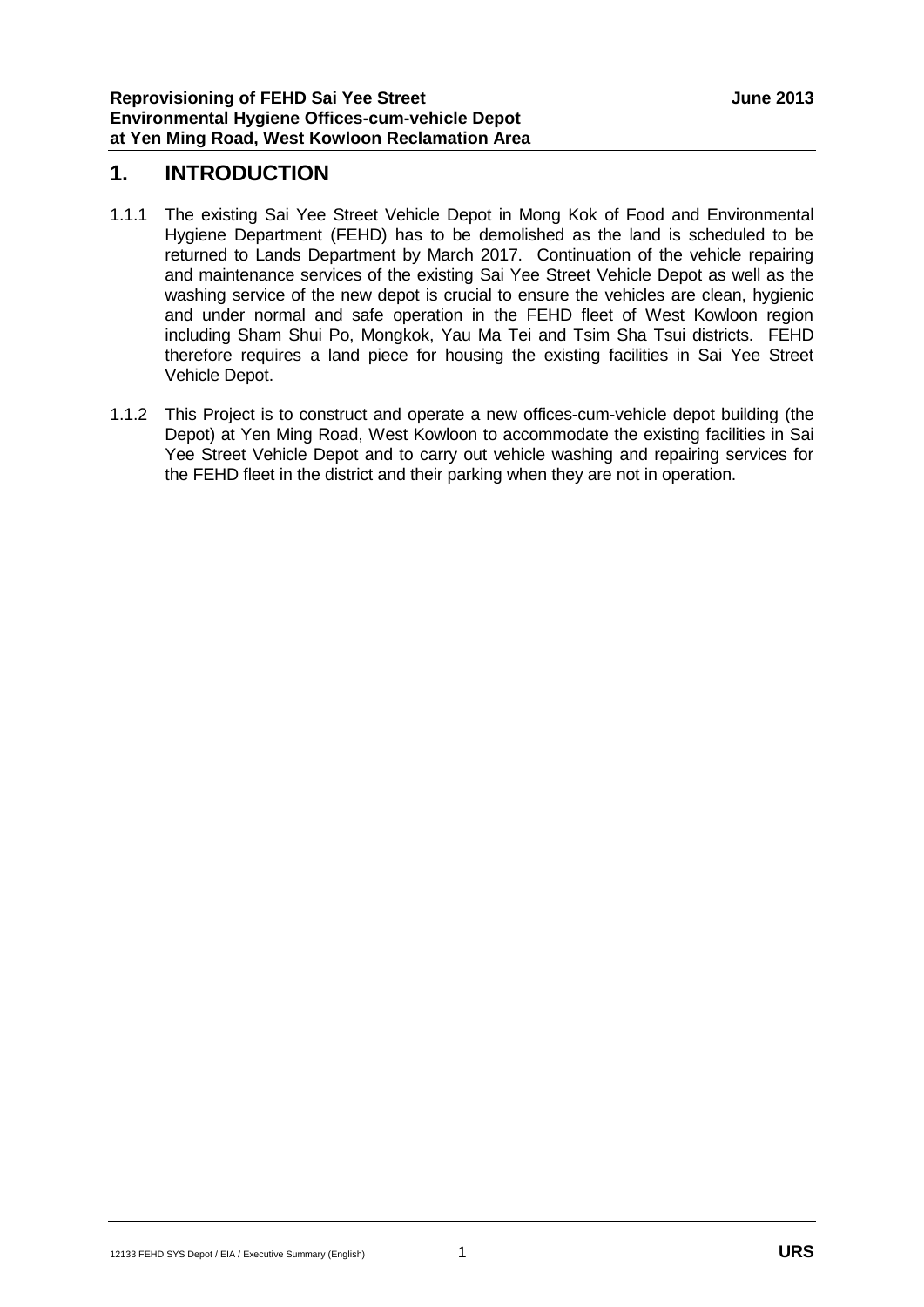## **2. PROJECT DESCRIPTION**

#### **2.1 PROJECT LOCATION**

- 2.1.1 The Project is located on an urbanised area at Yen Ming Road (the Site), which is a land piece zoned as "Government, Institution or Community" use in the Outlined Zoning Plan No. S/K20/28, whilst commercial, residential and institutional uses are located in the proximity. The Site constitutes an area of previously developed reclaimed land which was recently occupied by Civil Engineering and Development Department (CEDD) as site offices and associated storage (just returned). The location of the Site with an area of about 8,278m 2 is shown in **Figure 2-1**.
- 2.1.2 The Depot will be a five-storey building comprising various facilities for vehicle washing and repair operation, parking of vehicles as well as offices. The lowest three floors will provide vehicle maintenance and vehicle washing facilities for carrying out general vehicle repair and washing activities as well as providing parking spaces for the FEHD vehicle fleet of West Kowloon region. Offices and stores will be mainly located on the higher floors, with green roof design providing substantial landscape features.

#### **2.2 SCOPE OF EIA STUDY**

- 2.2.1 In accordance with Item A.6, Part I, Schedule 2 of Environmental Impact Assessment (EIA) Ordinance, this Project is a designated project under the category of "A transport depot located less than 200m from the nearest boundary of an existing or planned residential area / educational institution". An EIA is required and an Environmental Permit (EP) is to be obtained prior to construction commencement. An application for the EIA Study Brief under Section 5(1) of the EIA Ordinance (EIAO) was submitted by the FEHD on 17 April 2012 with a Project Profile (No. PP-463/2012). The EIA Study Brief (No. ESB-245/2012) was issued by the Environmental Protection Department (EPD) on 25 May 2012 to proceed with an EIA study for the Project.
- 2.2.2 This EIA Report was prepared in accordance with the abovementioned EIA Study Brief (No. ESB-245/2012). The purpose of this EIA study is to provide information on the nature and extent of the potential environmental impacts arising from construction and operation of the Project and associated works that will take place concurrently.

#### **2.3 SELECTION OF PROJECT SCHEME**

Design of the Depot

- 2.3.1 The following designs were considered and reviewed in order to optimise the operational and environmental benefits of the facility:-
	- Building Design: To minimise the potential environmental impacts, in particular on noise and air quality perspectives, different forms of building have been considered and eventually non-open form was preferred for vehicle repairing and washing activities, which are now to be located at ground floor and refined and covered by floors above.
	- Building Layout: Layout design was investigated in details in order to strike the balance between operational needs, as well as to cater environmental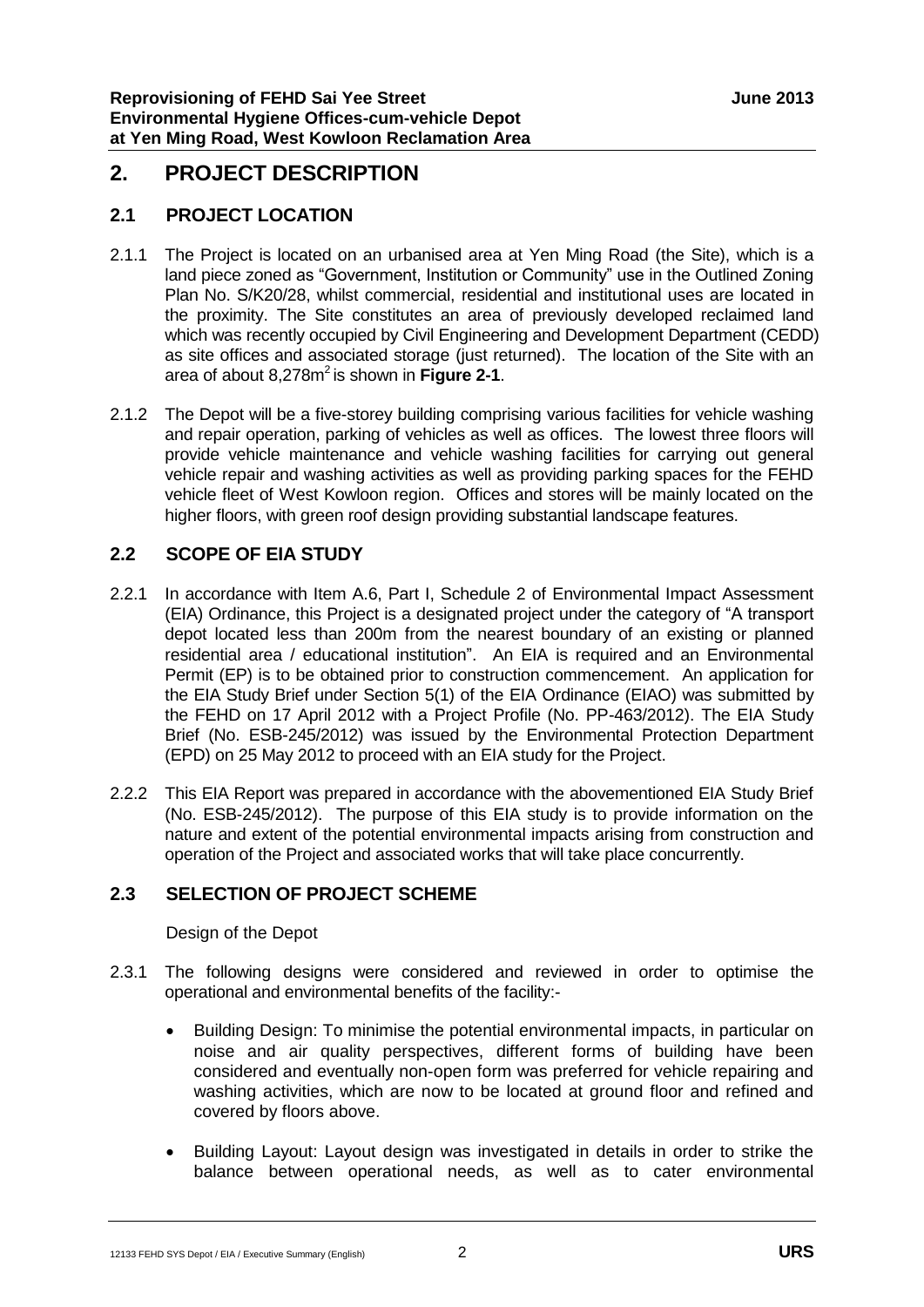considerations. Activities with potential environmental implication / nuisance were located in a confined manner as possible including covered vehicle repairing bays and workshop surrounded by storerooms for noise screening as well as solid partition wall to entirely isolate potential nuisance from the manual vehicle washing bays. Substantial greenery features for enhancing visual quality were also considered.

- Mechanical Ventilation System: Mechanical ventilation system is specially arranged for different functional areas. Car parking areas provided with vast amount of openings would have rare usage of associated substantial mechanical ventilation system to miminise potential noise impact from fixed plant system. Whilst sufficient forced air changes would be provided for activities with potential nuisance such as repairing activities at the workshop and vehicle washing.
- Local Exhaust: Ventilated exhaust will be treated prior to discharging to the atmosphere. Various gas treatments were evaluated and the most appropriate technology with proven removal efficiency (e.g. activated carbon filter, bio-oxygen generator) will be applied. Location and orientation of the local exhaust were carefully examined to ensure sufficient dispersion and to avoid direct impact to the nearby receivers.

Construction Methodology

- 2.3.2 Construction of the Depot would involve various typical work stages and conventional building services works. As such, consideration of alternative construction method is focused on the design of the foundation works. According to the ground condition of the Site, two foundation types, namely driven steel-H piling (percussive) and bored piling (non-percussive) as described below were considered:-
	- Steel-H driven piling is a percussive piling method. It has the supporting capacity more suitable for low rise buildings and higher flexibility in the pile arrangement, enabling higher load/capacity. Minimal waste is generated and fewer plants (e.g. sedimentation tank, grouting machines) are required. The construction time required is relatively short and hence the potential environmental impacts during the construction phase, e.g. construction dust, noise, site effluent, C&D waste, etc would be reduced. It is relatively the most cost effective pile system.
	- Bored piling is a non-percussive piling method with high pile capacity suitable for medium to high rise buildings. Quality of pile can be controlled effectively. Nevertheless, the construction time is long (especially in rock) in comparison to other pile types. Also, it needs to reach deep bedrock and with long pile length for end-bearing piles in rock. It is relatively more expensive compared to driven-H piling.
- 2.3.3 Although relatively less noise and vibration would be generated by bored piling during construction, the excavation would be comparatively substantial and not cost effective when compared to driven steel H-pile. Therefore, driven steel H-pile would be selected for the proposed Depot.

#### **2.4 PREFERRED OPTION**

2.4.1 Based on the above considerations of alternatives, a preferred option has been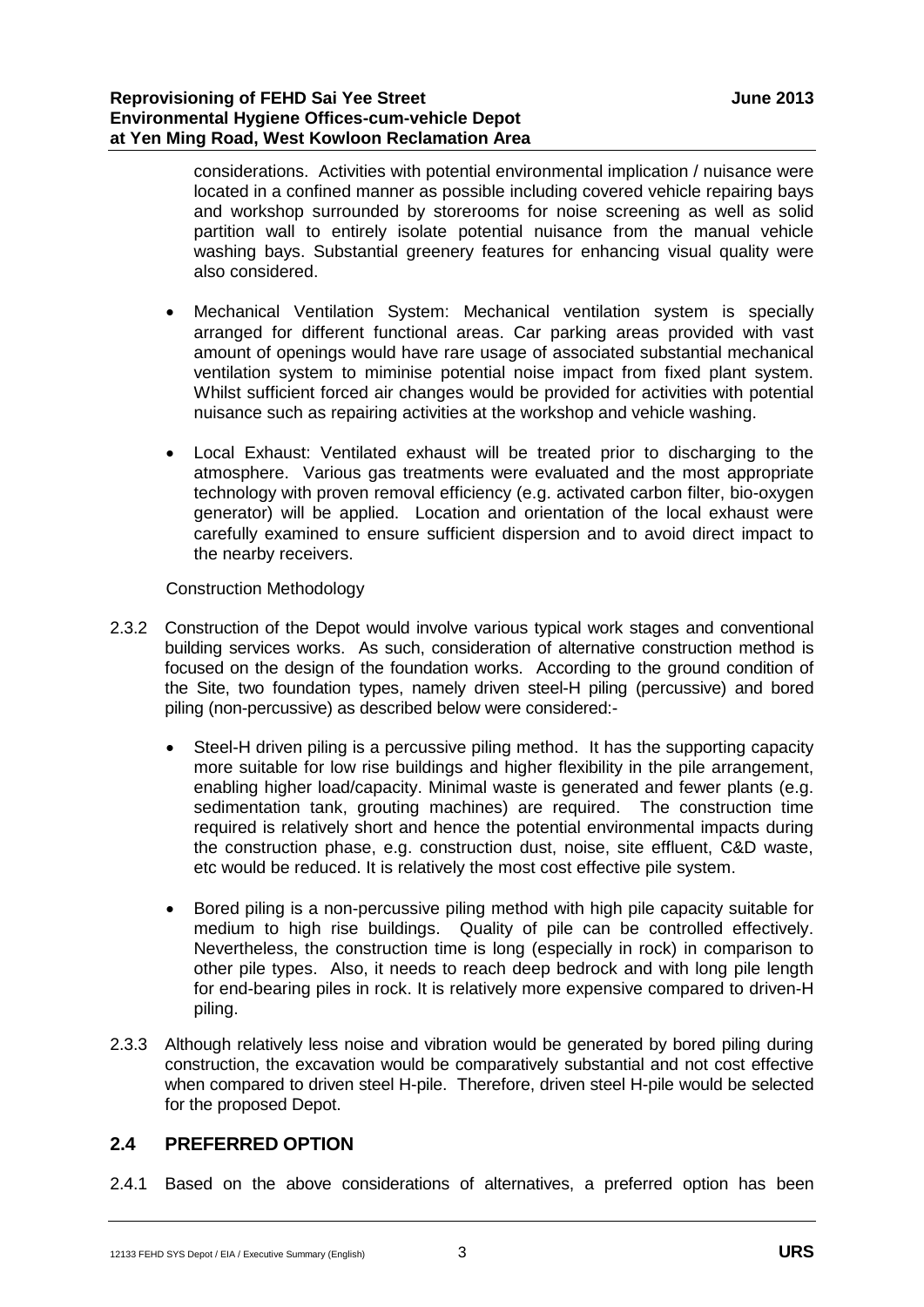selected in the design phase of this Project is summarised below, based on which this EIA study was carried out:

- Optimum design for building design, facilities layout, ventilation and local exhaust design; and
- Optimum construction method using steel-H driven piling.
- 2.4.2 This preferred option is determined upon the comparison of the feasibility in line with the environmental benefits and dis-benefits of the various options and alternatives. It was also selected on the principle of minimising the environmental impacts and optimising overall environmental benefits and acceptability over the other options.

#### **2.5 PROJECT IMPLEMENTATION PROGRAMME**

2.5.1 The construction works are planned to be commenced in late 2014 and to be completed in late 2016/ early 2017, upon which mobilisation and installation of the equipment will be carried out. The new building will then be handed over to FEHD for operation.

#### **2.6 ENVIRONMENTAL BENEFITS**

- 2.6.1 The Project is to reprovision the existing Sai Yee Street Vehicle Depot by another site, in order to return the land at Sai Yee Street to Lands Department. A plan is noted proposing to redevelop the site including commercial development above a public transport interchange (PTI), as well as provision of public open space and preservation of the existing mature trees at the site.
- 2.6.2 As such, the heavy traffic flows and traffic jam suffered currently at Sai Yee Street would be re-organised and resolved, which would relieve air quality in local extent from traffic emissions.
- 2.6.3 Furthermore, as mentioned above, public open space is to be developed, where landscaping areas would be enhanced and thus favouring the landscape and visual quality in the area.
- 2.6.4 Moreover, the existing depot was built and has been operating for a long period of time. Limited comprehensive environmental measures could be incorporated into the design of the existing depot due to technical and spatial constraints. This might impose certain concerns from the neighbour (e.g. noise and odorous emission during vehicle repairing works). With the Project to reprovision the existing depot, the environmental nuisance to the surrounding at Sai Yee Street site will be totally eliminated. Meanwhile, with the adequately designed environmental protection measures to be incorporated to the facilities as needed, particularly at the odorous areas like washing bays and workshops to be arranged at enclosed building envelop with sufficient negative ventilation and odour removal equipment prior discharging the vent gas where the vent location and orientation also examined, such nuisance will not be relocated / transferred to the proposed new site.
- 2.6.5 Last but not the least, extensive greening measures (pedestrian and roof levels, as well as facades) would be incorporated into the new Depot, which could be beneficial to landscaping and visual quality of the area, comparing with the CEDD's site offices and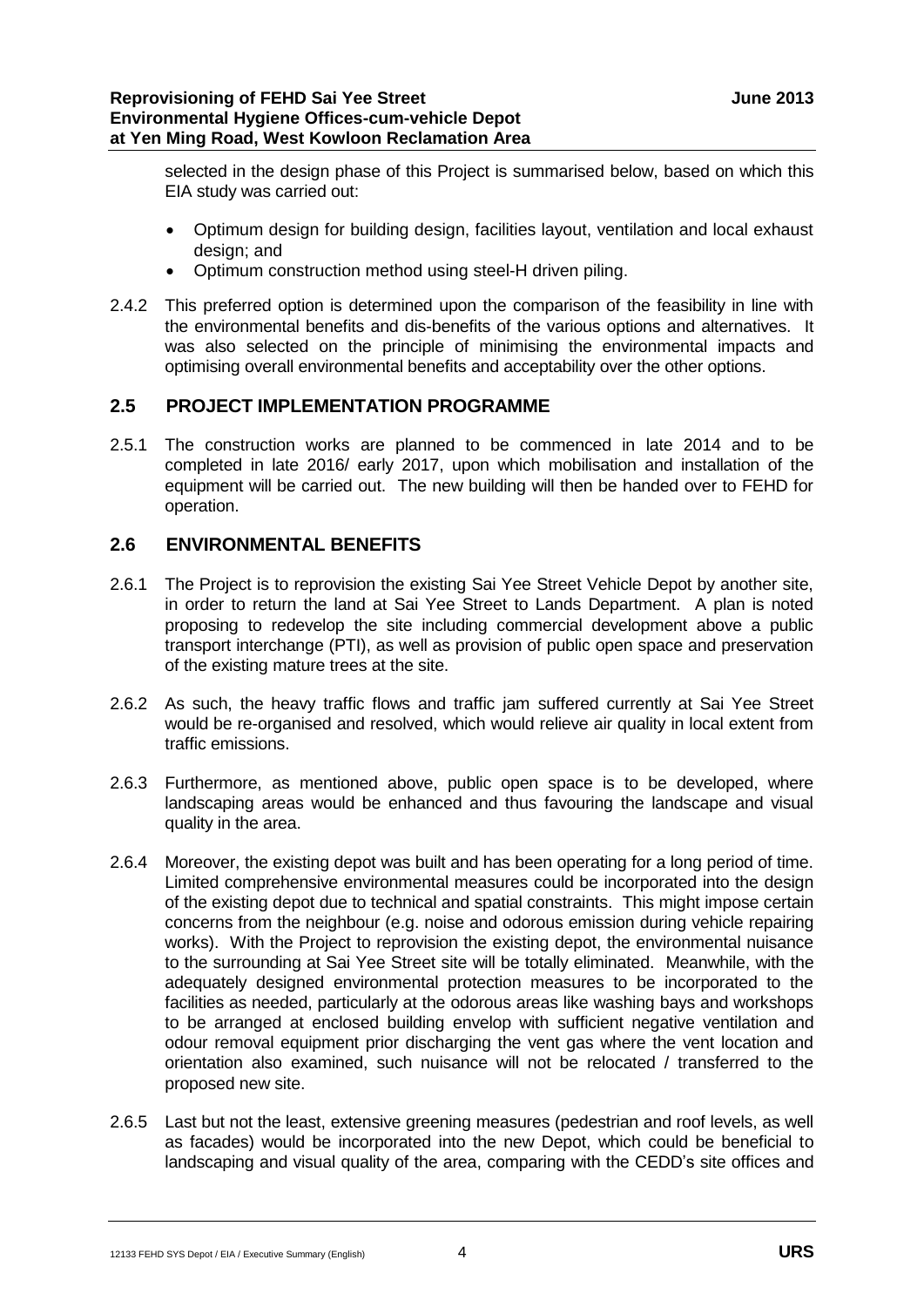#### **Reprovisioning of FEHD Sai Yee Street June 2013 Environmental Hygiene Offices-cum-vehicle Depot at Yen Ming Road, West Kowloon Reclamation Area**

associated storage areas (just returned), and thus enhance the living quality of the environment.

#### **2.7 PUBLIC CONCERNS**

- 2.7.1 During the course of planning and development of the Project, local public has been communicated and liaised. In particular, meetings / forums were held to consult the local residents, encouraging them to express views and concerns.
- 2.7.2 Amongst different issues raised from the local residents, environmental concerns were also expressed, such as potential smelling issues from the activities, road vehicular noise and air emissions, as well as the selection of traffic routing of the future vehicle fleets.
- 2.7.3 Once the said concerns were received and well noted, the Project Team has examined various optimisations and design enhancements for the Project to resolve the local's comments, including the provision of odour removal equipment and ventilation system, as well as traffic re-routing of vehicle fleet away from the concerned road lanes and receivers, in order to minimise nuisance to the locals.
- 2.7.4 The associated environmental nuisances have been adequately assessed in the following chapters of the report to address public concerns.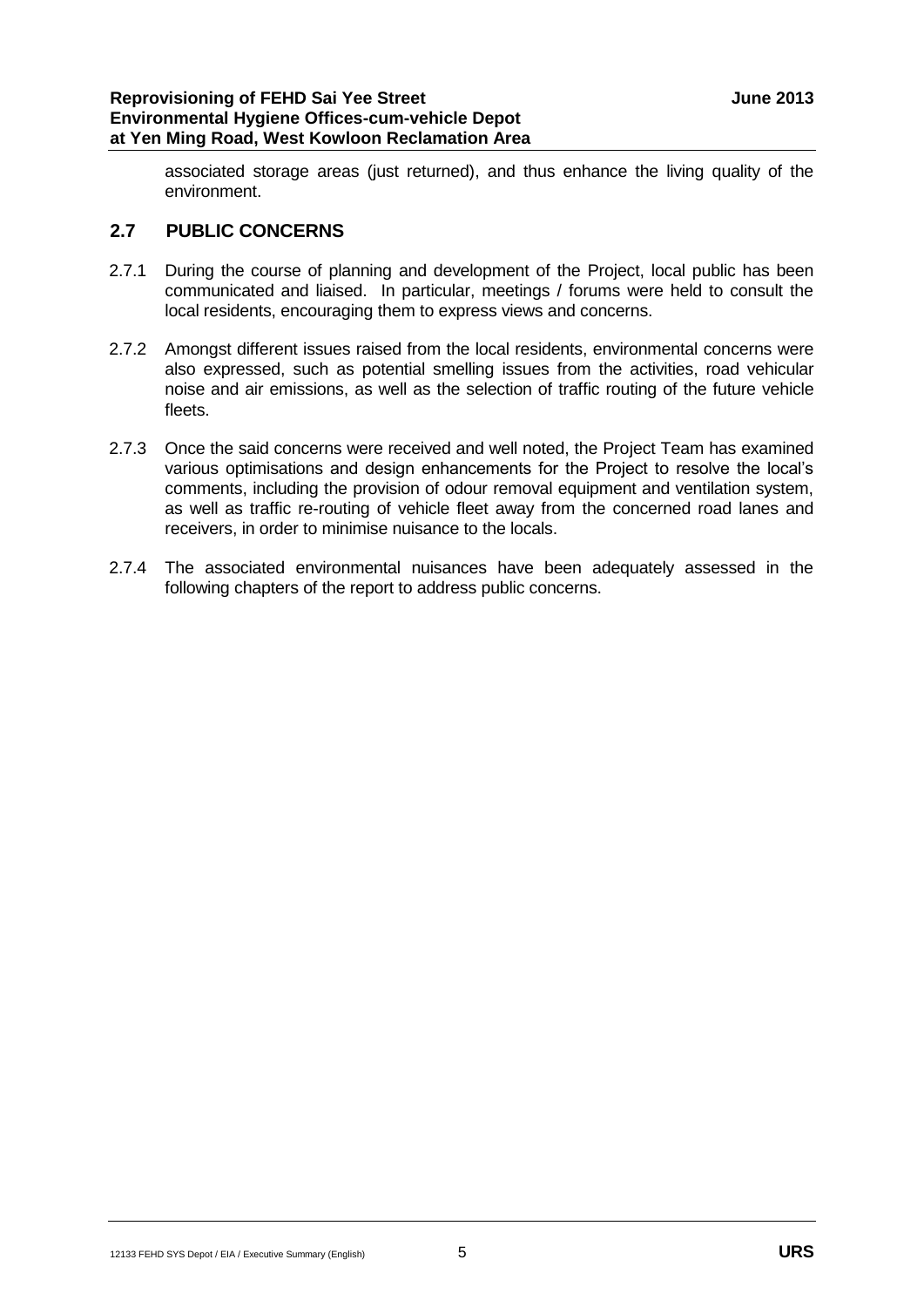# **3. KEY FINDINGS OF ENVIRONMENTAL IMPACT ASSESSMENT**

#### **3.1 AIR QUALITY IMPACT**

Construction Phase

- 3.1.1 There would be no major earthworks carried out for the site formation works for the Site. Only minor excavation works would be anticipated for the construction of the concrete footing for the support of the sandwich roof and, also, the underground drainage and plumbing works. Since the amount of construction and demolition (C&D) materials generated would be minimal, impacts from the transportation of dusty materials would be unlikely.
- 3.1.2 With the implementation of sufficient dust suppression measures as stipulated under the Air Pollution Control (Construction Dust) Regulation, adverse construction dust impact would not be anticipated.

Operation Phase

- 3.1.3 Potential sources of air pollutant emissions would be from vehicular movement and idling vehicles with their started engines within the Depot. Vehicular emissions from the surrounding open roads would also be a dominant source of air pollutants to the Project. Air modelling was used to evaluate concentration of major pollutants from vehicular exhaust, which are Nitrogen Dioxide  $(NO<sub>2</sub>)$  and Respirable Suspended Particles  $(RSP)$ , from the open roads within 500m study area.
- 3.1.4 The worst-case scenario determined based on the highest Nitrogen Oxides ( $NO<sub>x</sub>$ ) emission scenario using the EMFAC-HK is Year 2017. The highest 1-hour, 24-hour and annual concentrations of  $NO<sub>2</sub>$  are 137.98, 92.65 and 77.68  $\mu$ g/m<sup>3</sup> respectively. For RSP, the highest 24-hour and annual concentrations are 57.27 and 53.29  $\mu$ g/m<sup>3</sup> respectively. The simulation indicated that the concentration of  $NO<sub>2</sub>$  and RSP are in compliance with Air Quality Objectives.
- 3.1.5 Odour analysis conducted for the operation of the Project revealed that potential odour emission and minimal spread in the Depot would be localised only in the washing bay. Mechanical ventilation adopting with proper installation and maintenance of deodourisation system, as well as the dilution along considerable buffer distance between the Depot and the adjacent ASRs will be provided.
- 3.1.6 Therefore, no adverse air quality impacts would be anticipated due to limited vehicular emissions from the repairing and parking activities. Also, with implementation of described engineering design, potential odour nuisance associated with the operation of the Depot is anticipated to be negligible.

#### **3.2 NOISE IMPACT**

Construction Phase

3.2.1 The potential sources of noise impact during the construction phase of the Project which would mainly be the use of Powered Mechanical Equipment (PME) for various construction activities have been assessed according to *Technical Memoranda on Noise from Construction Work Other Than Percussive Piling* under *Noise Control*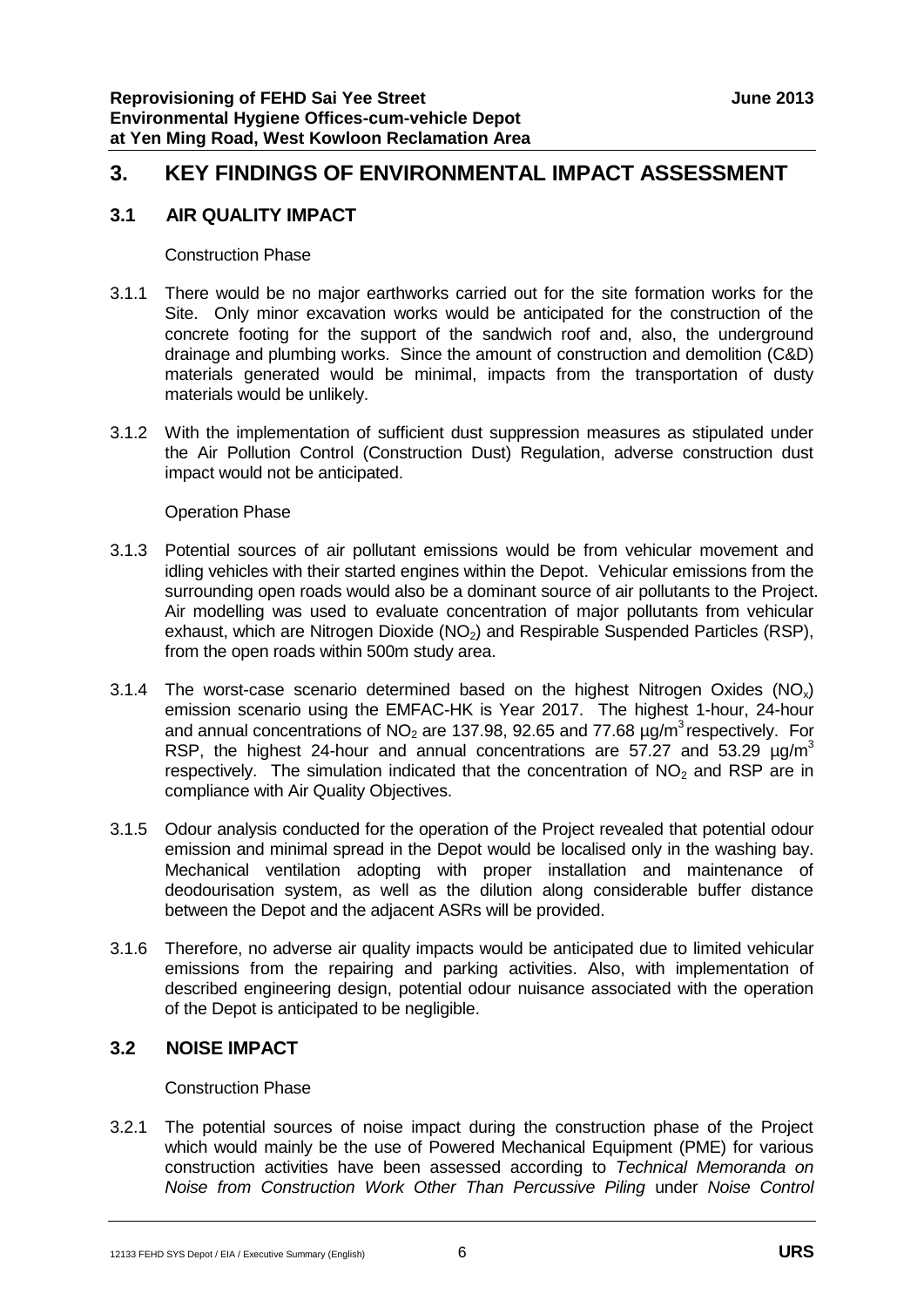#### **Reprovisioning of FEHD Sai Yee Street June 2013 Environmental Hygiene Offices-cum-vehicle Depot at Yen Ming Road, West Kowloon Reclamation Area**

*Ordinance*. The predicted cumulative construction noise levels at representative NSRs under unmitigated scenario ranged from 58 to 72 dB(A), resulting in exceedance of the daytime construction noise criteria during normal working hours at 3 nos. of NSRs. By employing quiet PMEs, temporary noise barriers, noise jackets, mufflers, and limiting the number of plants operated concurrently, the mitigated noise levels at representative NSRs were predicted to be 55 to 65 dB(A). Therefore, adverse construction noise impact is not anticipated.

3.2.2 In addition, it is recommended that more detailed construction work programme should be considered before actual construction work is undertaken by the contractor, and applicable noise mitigation measures should be implemented according to the actual site condition and constraints, in order to minimise the potential cumulative construction noise impact with concurrent projects. In particular, the contractor shall keep close liaison with the nearby educational institutions, and special arrangement on PME operations should be determined during school examination periods.

#### Operation Phase

- 3.2.3 Fixed plant noise and off-site traffic noise were identified as potential operational noise from the Depot.
- 3.2.4 Identified fixed plant noise sources including (a) workshop vehicle repair activities and (b) Mechanical Ventilation and Air Conditioning System (MVAC) installation have been assessed according to *Technical Memorandum for the Assessment of Noise from Places other than Domestic Premises, Public Places or Construction Sites* under *Noise Control Ordinance*. With a maximum allowable Sound Power Level (SWL) of 90 dB(A) for each of the plant room equipment and measured SWL for workshop vehicle repair activities, the results revealed that the predicted maximum noise levels at the identified NSRs would be 46.6 to 58.2  $dB(A)$  at day-time and 43.7 to 54.9  $dB(A)$  at night-time, which would comply with noise criteria. With the implementation of the recommended mitigation measures for both workshop vehicle repair activities and MVAC installation, adverse impact to the NSRs due to fixed plant noise would not be anticipated during operation phase.
- 3.2.5 The off-site traffic noise contribution generated by the Depot for the short-term period and long run are represented by Year 2017 and 2032 respectively which would be the occupation year and 15 years after operation. Based on the insignificant off-site traffic generation and routings for the Project development, the assessment results demonstrated that the operation of the FEHD Depot would introduce insignificant traffic noise impact less than 1.0 dB(A) at all representative NSRs for short-term period and in the long run.
- 3.2.6 Moreover, environmental benefits by the development of the Depot as a noise tolerate building fronting some of the NSRs could also contribute traffic noise reduction by up to 1.7dB(A).

#### **3.3 WATER QUALITY AND SEWAGE IMPACT**

#### Construction Phase

3.3.1 Potential water pollution sources have been identified as construction site run-off, sewage from workforce, and potential risk of chemical spillage. Mitigation measures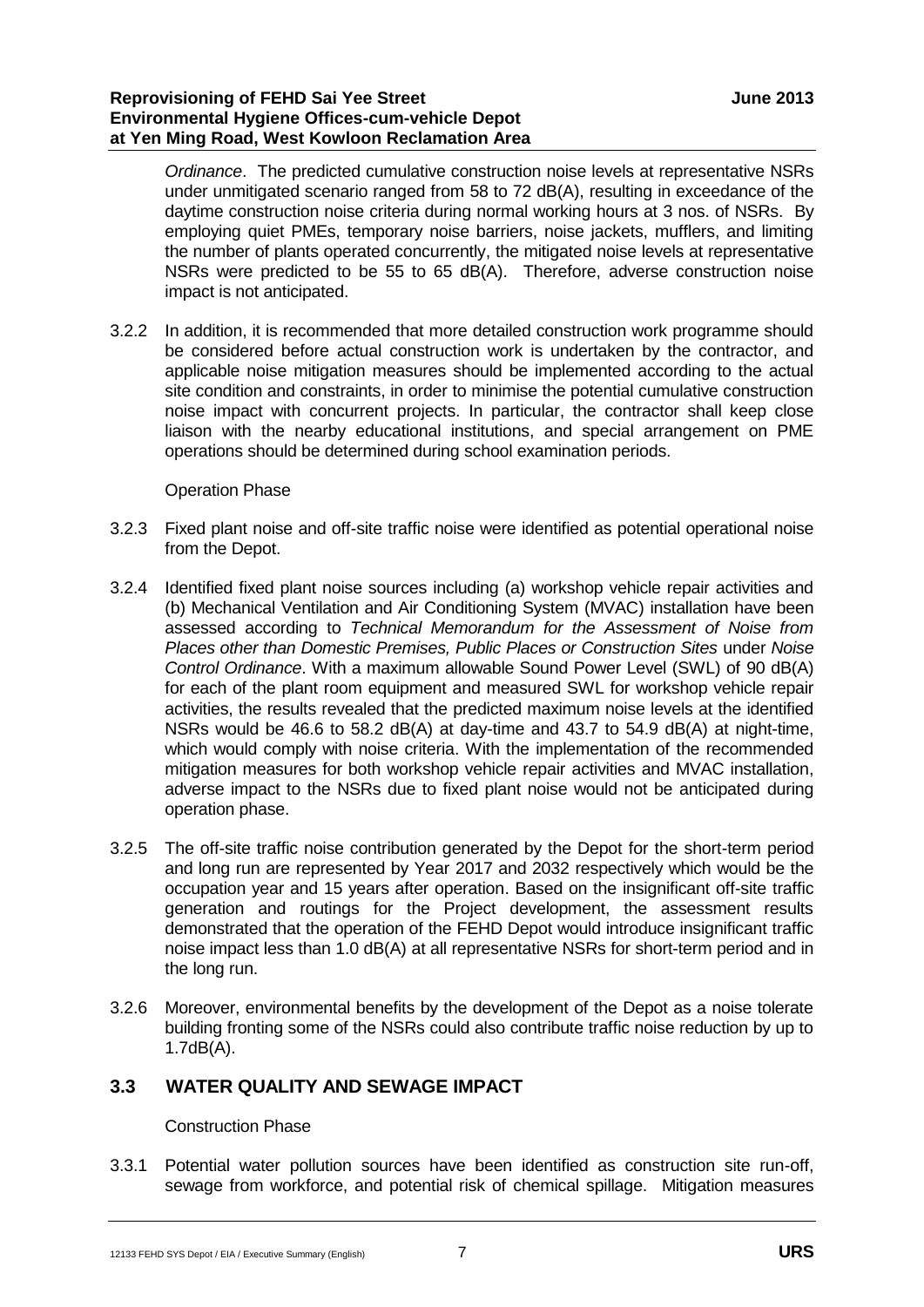including the implementation of the construction site practices in accordance with the EPD's ProPECC PN 1/94 Construction Site Drainage, provision and management of portable toilets on-site, and preventive measures to avoid accidental chemical spillages are recommended to mitigate any adverse water quality impacts, based on which adverse residual impacts would not be anticipated.

#### Operation Phase

3.3.2 There would be sewage discharged and treatment implications during the operation of this Project. Sewage from the Depot is anticipated to be generated mainly from the toilet and shower facilities in the workshop and office, while potentially polluted run-off is anticipated to be generated from the cleaning activities at the vehicle washing bays and maintenance areas. Automatic vehicle washing machine equipped with simple filtration and disinfection before reuse by the machine will be provided. With the implementation of the recommended mitigation measures based on the findings of this EIA study, adverse water quality impact would not be anticipated.

#### **3.4 WASTE MANAMGENET IMPLICATIONS AND LAND CONTAMINATION**

#### Construction Phase

- 3.4.1 The major waste stream identified during construction phase will be C&D materials, followed by C&D wastes, chemical wastes and general refuse. Measures at design stage to reduce waste generation were recommended. Adoption of driven H-pile was proposed to avoid generation of excavation wastes and marine sediment. Estimated amount of C&D materials to be reused on-site or off-site as public fill would be approximately  $40,800m^3$ . Opportunities for minimising waste generation via on-site sorting and reusing at least one-third of excavated soil for backfilling upon the completion of excavation works for substructure were identified.
- 3.4.2 Provided that the recommended waste management measures are implemented, unacceptable environmental impacts would not be expected to arise from the handling, storage, transportation and disposal of wastes and chemicals during the construction phase of the Project.
- 3.4.3 Land contamination during construction phase would not be anticipated.

#### Operation Phase

- 3.4.4 The waste streams generated during the operation phase of the Project would be chemical wastes arising from repairing and maintenance activities of vehicles and general refuse. Measures to ensure proper treatment and disposal of these wastes have been provided and no significant waste implications would be anticipated.
- 3.4.5 In view of the paved site and recommended preventive measures, it is anticipated that land contamination during operation would be avoided.

#### **3.5 LANDSCAPE AND VISUAL IMPACT**

#### Construction Phase

3.5.1 Out of the total 16 trees surveyed within the Site, the Project will result in felling of 15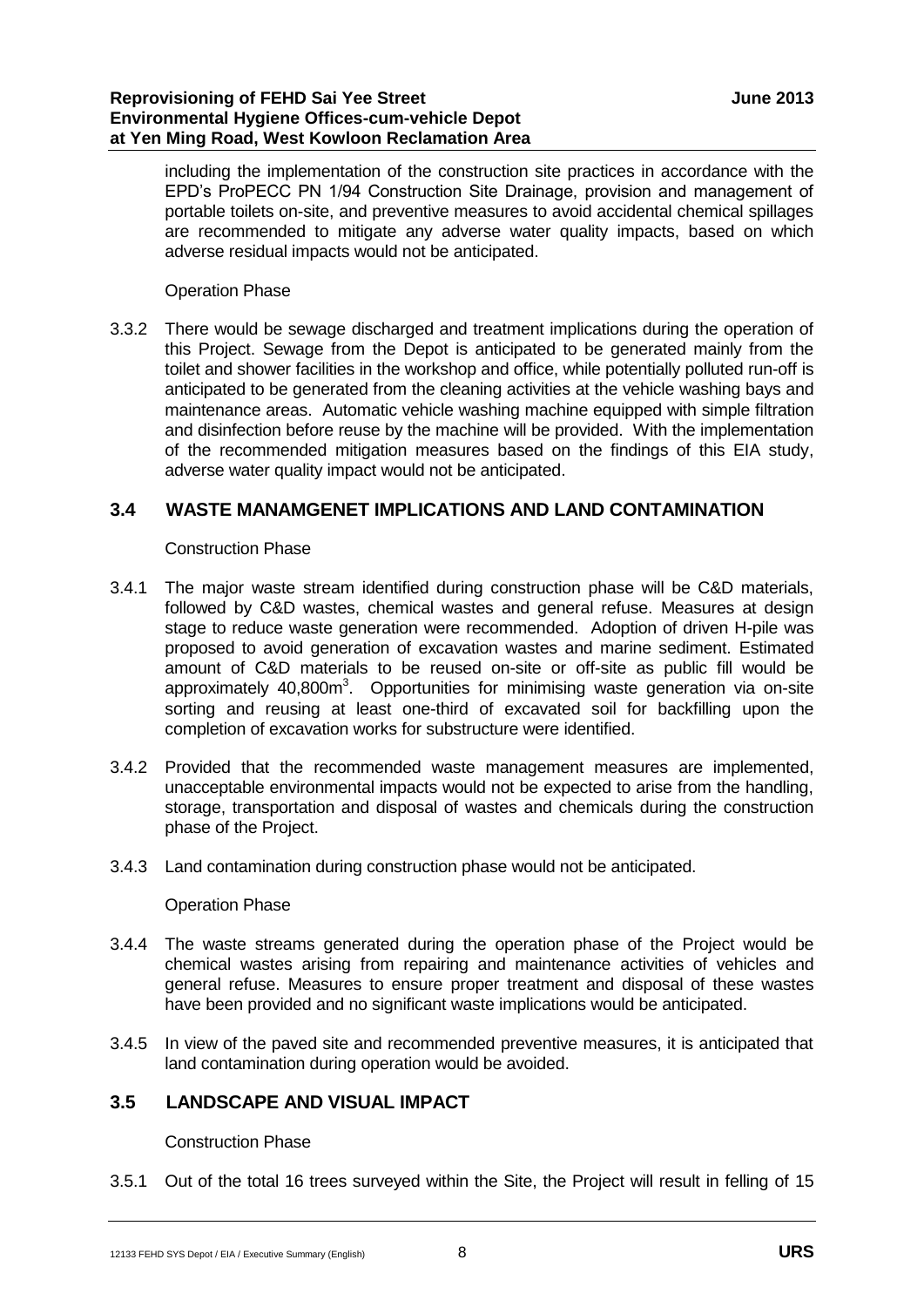trees which are of the invasive exotic species, *Leucaena leucocephala (*銀合歡*),* having direct conflict with the proposed car parking spaces and access road for the vehicle depot. Given the limited footprint of the Depot, no significant impacts on the identified LRs and LCAs will be anticipated except for impacts on Vacant Land Vegetation (LR 5- 3) and Open Space/Vacant Land (LCA 4) due to felling of 15 common trees of the Site.

- 3.5.2 Due to the close proximity of Traveller of Yen Chow Street West (VSR T02), Traveller of Yen Ming Road (VSR T03) as well as Users/ Visitors of Wholesale Food and Fish Market (VSR P02), to the Site where these Visual Sensitive Receivers may have glimpse to full view of the Site, the construction activities may impose some visual impact on the viewers. Nevertheless, in view of their transient nature of use, the magnitude of change of VSR T02, VSR T03 and VSR P02 due to the construction activities is considered as small. As a result, with low sensitivity and small magnitude of change, slight visual impacts are anticipated.
- 3.5.3 With the implementation of mitigation measures such as control of construction activities and temporary landscape treatment during construction phase, the Project will inevitably result in some landscape impact but no adverse visual impact during the construction phase.

#### Operation Phase

- 3.5.4 To compensate for the trees lost during construction phase, 27 compensatory trees will be planted on-grade and on 3/F. Landscape design which includes an area of about  $630m<sup>2</sup>$  of tree and shrub planting on ground floor pedestrian zone, as well as an area of about 1,400 $m^2$  of tree and shrub planting on roof garden would be provided in place before the completion of construction work of the Project.
- 3.5.5 Following the completion of construction activities, the magnitude of change would be further reduced as the proposed landscape mitigation measures would help screen and soften the operational phase impact of the building on the surrounding landscape. At Year 10, the trees and shrub planting will be matured and further screening views for the surrounding VSRs. On the contrary, ground floor planting, vertical greening and roof gardens will be provided for the proposed Depot during operation phase. Both landscape and visual impact would become negligible in Year 10 when the mitigation measures are already established.
- 3.5.6 Comparing with the original setting of the Site before the proposed project where undesirable and weedy species are located at the Site, the overall landscape character and visual quality of the Site would be improved, with the provision of landscape design including ground floor planting at pedestrian zone, vertical greening and roof gardens for the Depot. According to Annex 10 of EIAO-TM, the landscape and visual character of the Site have been complemented and therefore landscape and visual impact arising from the Depot is considered as beneficial.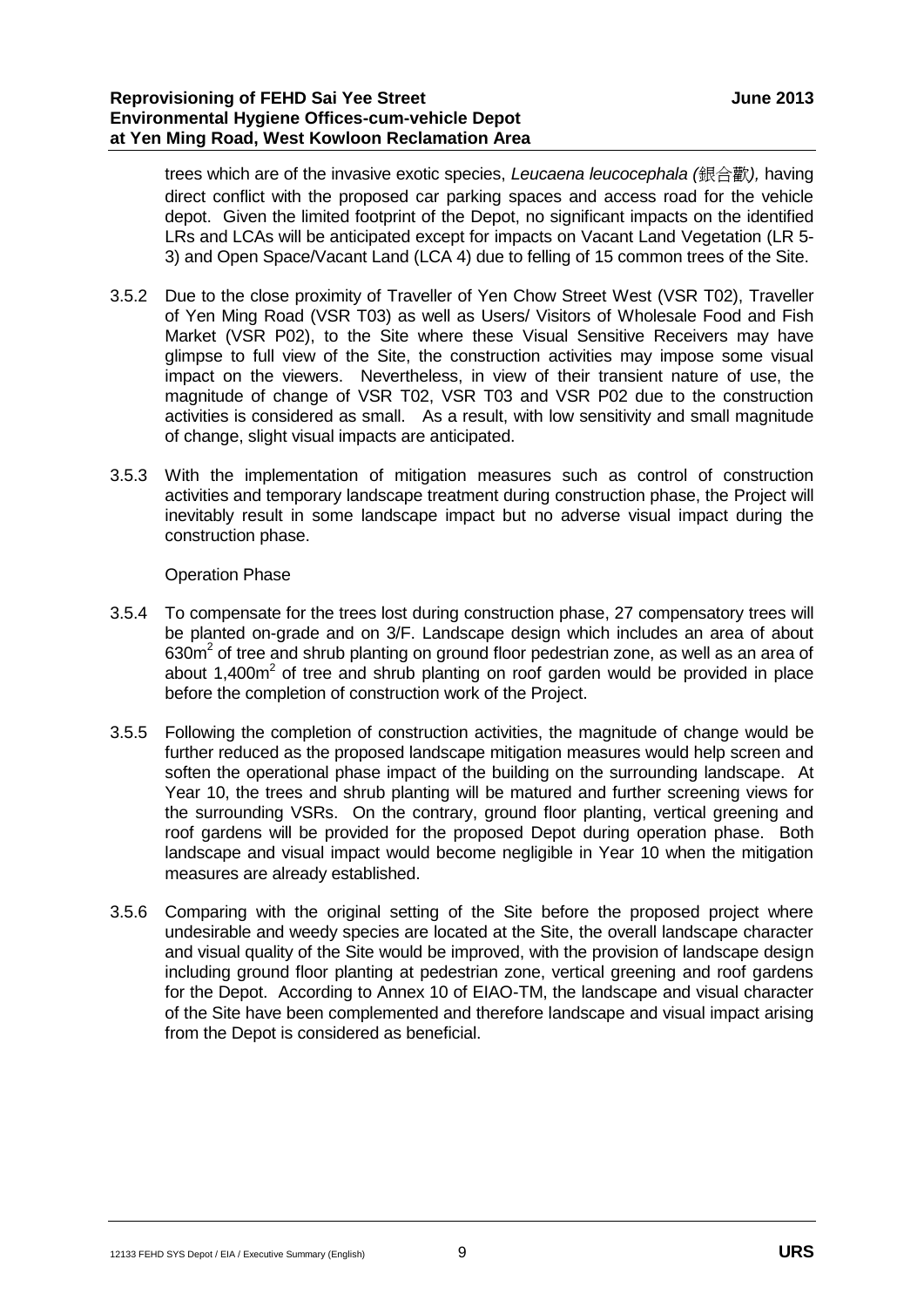# **4. ENVIRONMENTAL MONITORING AND AUDIT**

- 4.1.1 Based on the assessment on various environmental parameters, programme and methodologies, Environmental Monitoring and Audit (EM&A) are recommended for evaluating the environmental performance and compliance or implementing the Project. The EM&A programme provides systematic procedures for monitoring, auditing and minimising the environmental impacts associated with the construction and operation of the Project.
- 4.1.2 Regular audit for all aspects through site inspection and supervision during construction phase is recommended. Environmental monitoring for airborne noise in  $L_{eq-30min}$  during construction phase and odour removal efficiency for the odour removal unit during the first year of operation are also proposed.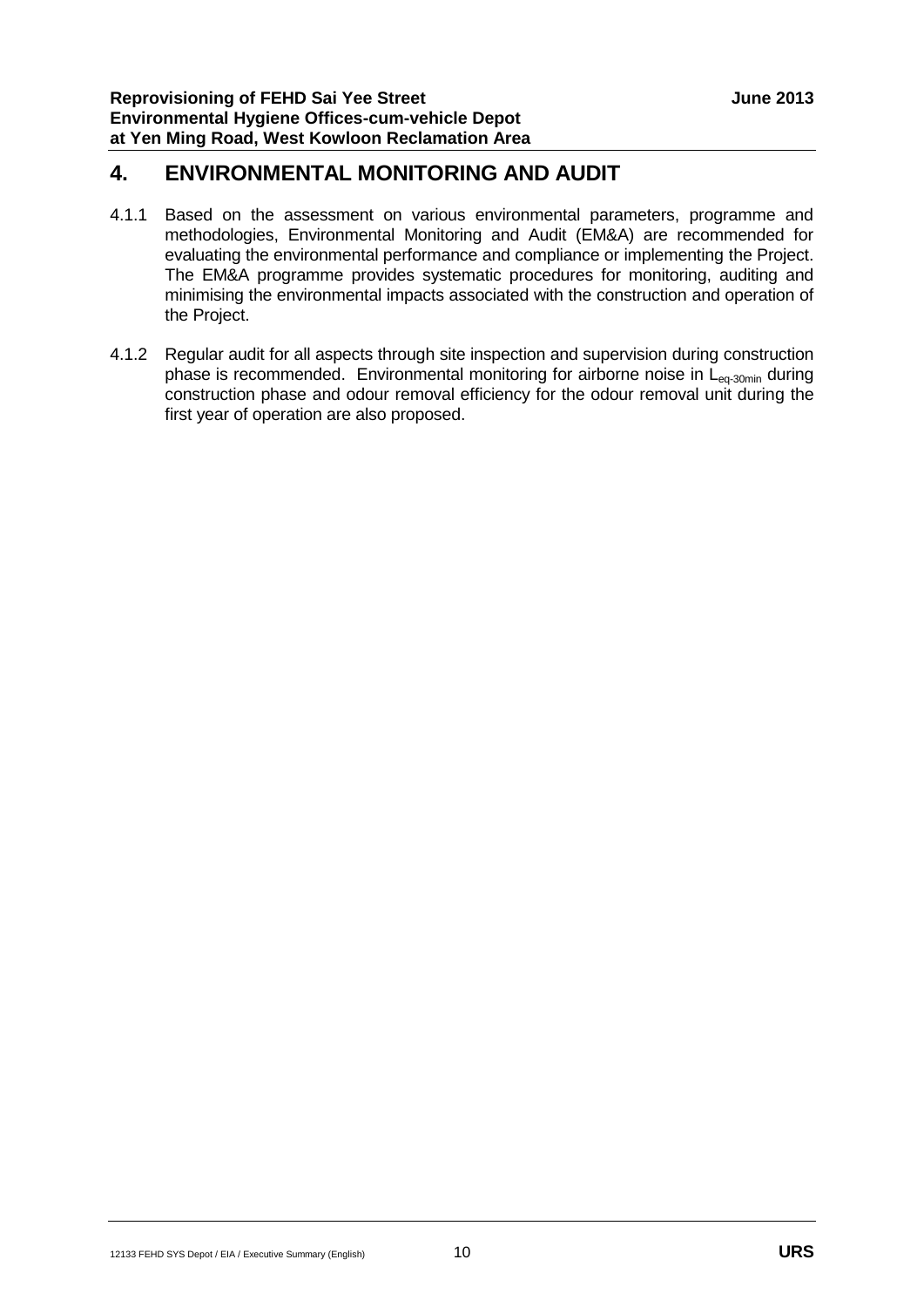## **5. CONCLUSIONS**

5.1.1 EIA for the Project has been conducted to assess the likely environmental impacts arising from the construction and operation of the Project in accordance with the EIA Study Brief. With the implementation of recommended environmental measures as well as the EM&A programme, where necessary and practicable, during construction and operation phases, it is envisaged that the adverse residual impacts would not be anticipated.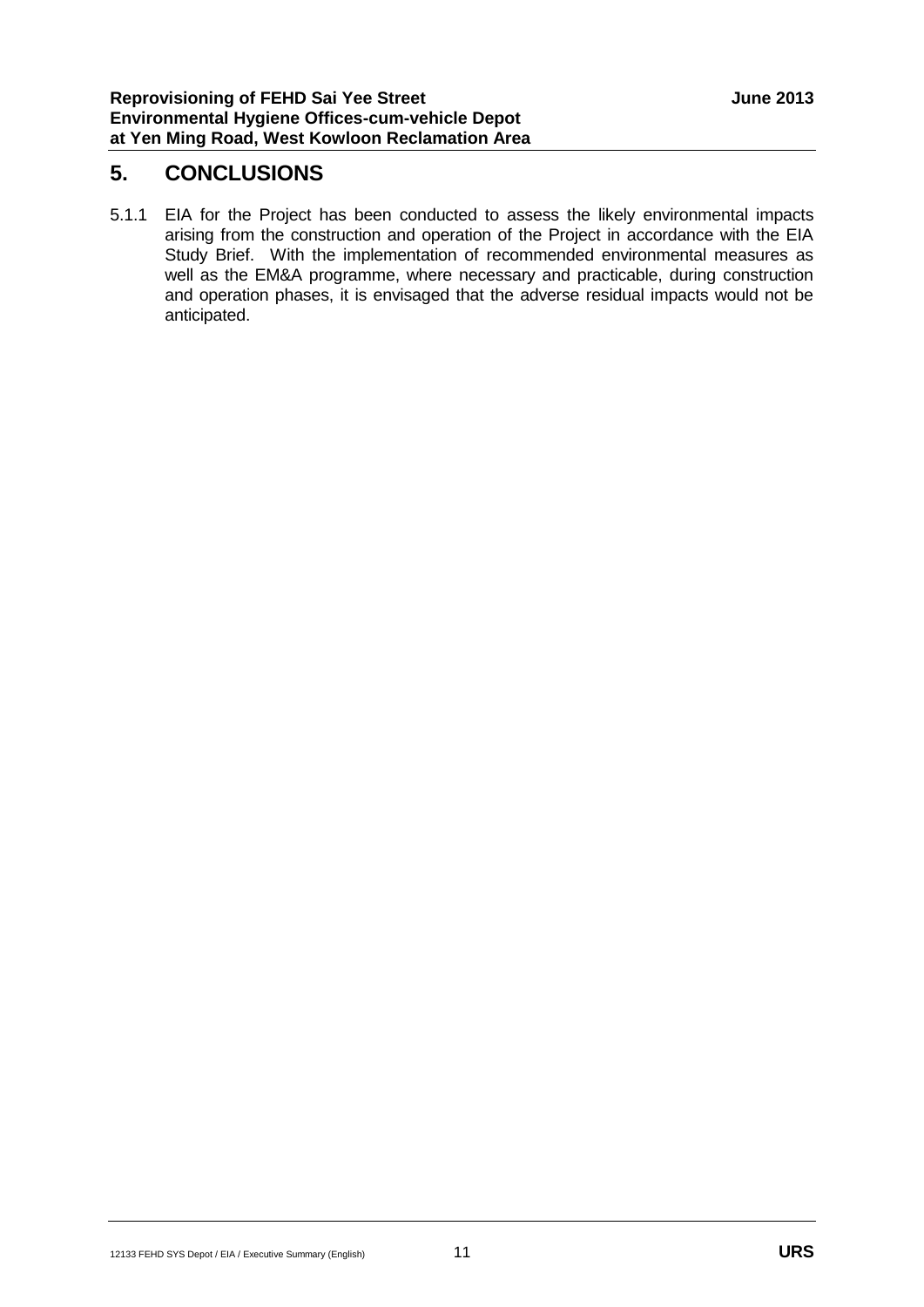# **Figure 2-1**

# **Site Layout Plan**